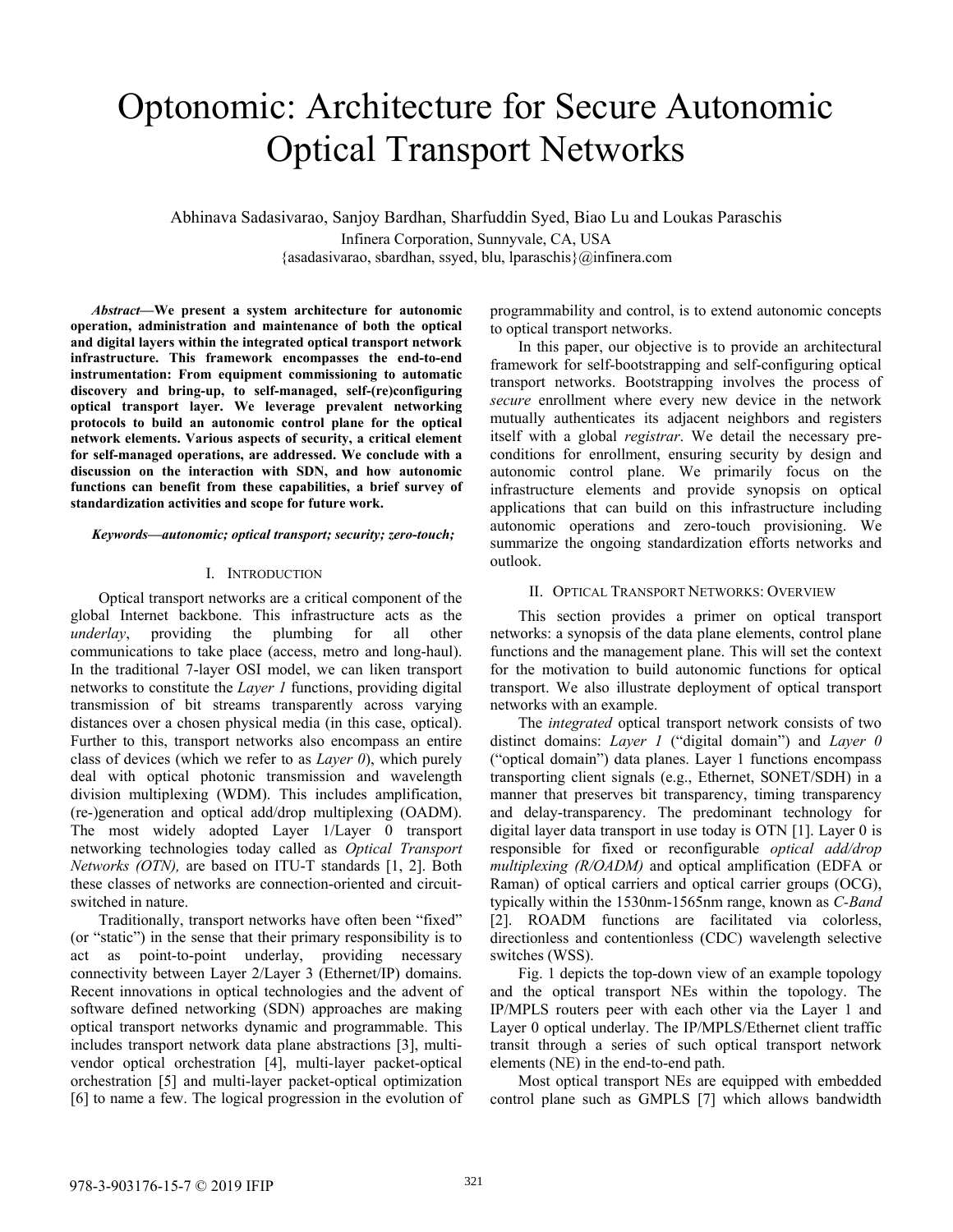

Fig. 1 Optical Transport Elements within a Multilayer Network

management and traffic engineering capabilities. This control plane typically supports OSPF-TE for routing and RSVP-TE for signaling of the cross-connections (XCON). A request to setup a connection between a source and destination results in an OSPF-TE route query followed by hop-by-hop RSVP-TE XCON signaling, if the route with the specified constraints is found. Resource information disseminated for path computation includes available time slots on the link, link weight/metrics, latency, optical spectrum availability (frequency slots), optical span loss, fiber SRLG information and other attributes. GMPLS control plane also supports dynamic restoration/re-route in case of connection failures.

As for *management interfaces*, optical transport NEs support a variety of embedded management interfaces. These range from command line interface to GUI based element management systems (EMS). Examples include TL-1 and NETCONF for FCAPS and OAM. Management interfaces can also support provisioning of *manual XCONs* if the NE doesn't have GMPLS control plane capabilities.

Recent SDN approaches have proposed separating control functions from the optical data path [3, 4]. In this scenario, the optical NE provides standardized data path interfaces (such as OpenFlow or [8]) that allows a centralized SDN Controller to perform routing computations. The Controller then programs the devices via these interfaces allowing data plane connectivity to be established.

The inter-NE control and management plane data is exchanged over an in-fiber-out-of-band overhead channel known as *Optical Supervisory Channel (OSC)*. The OSC is a dedicated, well-known wavelength (1510nm) outside of the C-Band. Traditional OSC implementations provide about ≈155Mbps bandwidth (SONET OC-3/STM-1 client) and the OSC is typically never used to transport any data plane traffic.

### *A. Optical Transport Network – Deployment*

There are various stages involved in optical network equipment deployment. This consist of *(a) Fiber Plant Installation*: Involving ground installation of optical fiber plant, terrestrial or submarine. Fiber installation is expensive and cyclic, depending upon capacity/demand projections. *(b) Setting up of Layer 0 (line-system)*: Includes installation of fiber amplifiers (situated every  $\sim$ 150km), installation of optical (R)OADM for every fiber degree/direction and port-toport fiber patches. *(c) Setting up of Layer 1*: Includes



Fig. 2 Power Control Loop Adjustments

installation of digital ADMs and port-to-port fiber patches of digital ADMs to (R)OADM equipment.

After the physical equipment installation, the network administrator performs *test and turn-up* tasks for the optical Layer 1/Layer 0 transport network to be operational. This comprises of control and management plane configurations including administering management IP addresses, creation of new user accounts & AAA policies, administering GMPLS/OSPF Router IDs, default traffic engineering routing criteria, and reserving protection bandwidth priorities.

*1) Optical Control Loops and Power Tuning*

Before operators can provision services over the optical transport network, the end-to-end Layer 1 and Layer 0 data path should be operationally enabled. Several optical parameters that includes output power, gain, tilt needs finetuning for the end-to-end light path to be operational. Adjusting optical power between the terminal device and the OADM device is done in an {adjust  $\circ$  monitor} feedback loop iteratively. The network admin sets the Tx OCG power on the terminal device, monitors the Rx power on the OADM and repeats this process until the necessary power levels are attained. This needs to be repeated every time a new terminal device is connected to the OADM. In addition, the power adjustment should be done in a manner that does not impact traffic on the other OCGs that are incident on the line system.

Turn-up of the amplifier chain involves setting of power, gain, tilt and other parameters on the EDFAs, both in the Tx and Rx directions. The network admin must sequentially perform an {adjust  $\circ$  monitor} iteration on a span-by-span basis between every pair of amplifiers. As an example, in Fig. 2, local power control adjustment needs to be done between  $(A \& R_1)$  and  $(B \& R_2)$  for the  $A \Leftrightarrow B$  OCG to be operational. In addition, adjustment to Tx output power (based on input Rx power) needs to be performed at  $O_1$ ,  $O_2$ ,  $O_3$  &  $O_4$  sites.

#### III. OPTONOMIC: ARCHITECTURE AND DESIGN

We present the design and architecture of Optonomic, detailing the problem space which we wish to address. The overall architecture draws upon design principles from [9]. Specifically, we incorporate aspects of node-level autonomy for self-management and self-configuration.

## *A. Problem Space*

The broad objective of Optonomic is to transform traditional deployment and operational model of optical transport networks. As discussed in Section II, the process of deploying and managing optical networks involves a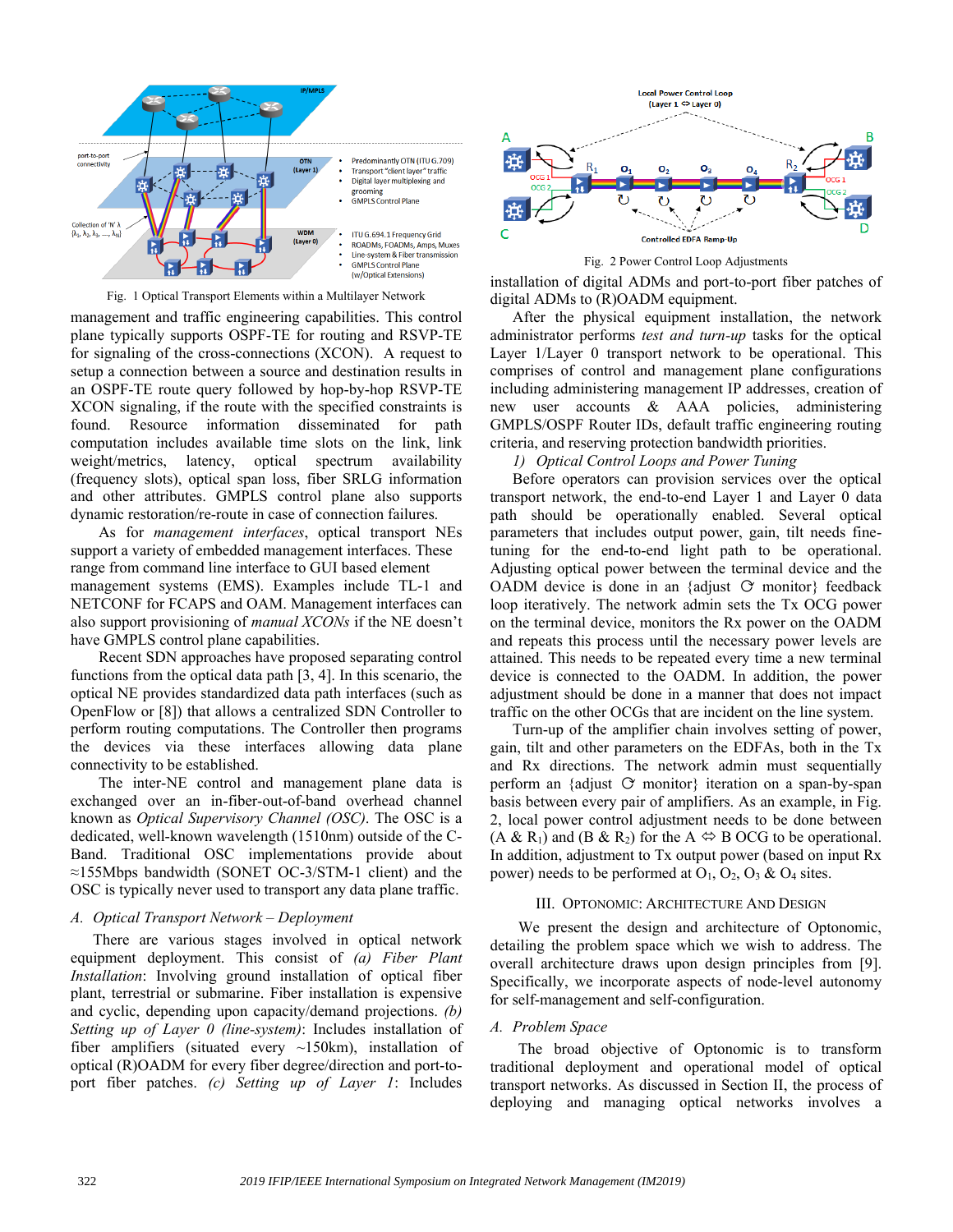significant amount of manual procedures. Barring physical installation of the equipment (*Day 0*), subsequent commissioning phase and maintenance should be *zero-touch* to the maximum possible extent having minimal human intervention. The following are the focus areas that Optonomic addresses:

*(a) Secure Enrolment*: For a given optical network administrative domain, every new optical network element is securely enrolled into this domain. The enrollment is dependent upon every device having a secure (unique) device identity and proving its cryptographic credentials to the domain *registrar*.

*(b) Self-configuring and Zero-touch Commissioning*: Once enrolled, the optical NE should be bootstrapped in a zerotouch fashion. This involves the ability to upgrade the NE (from factory defaults) to a desired software image. In addition, the NE can be initialized to the desired data, control and management plane configuration.

*(c) Self-managed Operations*: After commissioning the equipment, the ability of the optical transport network to selfmanage data plane and control plane states subject to the changes observed which, can be either nodal or network level.

## *B. Security Infrastructure Requirements*

There are several key pre-requisites for autonomic operations. An operator's optical infrastructure may be decomposed into one or more administrative domains for ease of maintenance. Security becomes critical to ensure authenticity, trust and integrity of the physical infrastructure. The following sections go in to the specific details of all these pre-requisites.

# *1) Securing the Optical Networking Device*

Every device needs to be associated with an immutable secure unique device identifier (SUDI). The uniqueness is ensured by construction such that no two devices manufactured by an equipment vendor have the same identifier. The definition of a *device* is rather broad; it could be a holder like a chassis or a contained/logical equipment like an optical line card within the chassis.

We adopt the SUDI conventions as detailed in IEEE 802.1AR [10]. This scheme is being adopted increasingly in consumer electronics, IoT and enterprise devices. Every device's cryptographic credential is underpinned by the SUDI, which acts as a hardware *trust anchor*.

Contained within every optical device, there exists a SUDI hardware module which has the following capabilities:

(a) True random number generators (RNG), preferably hardware based non-deterministic RNGs. This is a crucial capability to ensure cryptographic soundness in deriving nonces, salts and public-private key pairs.

(b) Contains *exactly one* initial secure device identifier (*IDevID*) and zero or more locally significant secure device identifiers (*LDevID*). The IDevID is generated during the equipment manufacturing and cannot be changed for the entire lifetime of the SUDI module. For purposes of electronic distribution and PKI, X.509 certificates are generated which use the IDevID/LDevIDs as identifiers. The associated private keys of these certificates are stored within the SUDI module in

a tamper proof manner. This is achieved through one-time programmable memory as suggested in [10].

(c) The SUDI module supports a variety of symmetric and asymmetric cryptographic algorithms (including elliptic curve cryptography) for digital signatures and integrity validation. The embedded OS within the SUDI module shall ensure that cryptographic secrets like private keys *never* leave the module boundary.

Other requirements and programmable APIs for the SUDI module operation are detailed in [10]. Equipment vendors need to incorporate additional steps to their manufacturing and assembly processes to allow integration of SUDI modules on to all the optical devices and circuit packs. During device manufacturing, it is important to note that the X.509 Certificate generated, that is bound to the unique IDevID, is *signed by the equipment vendor*. This allows customers purchasing the equipment to cryptographically identify and authenticate the equipment manufacturer.

# *2) Equipment Procurement, Installation and Pre-staging*

Operators procure equipment from the equipment vendor through the process of placing purchase orders. The bill of sale includes the SUDI of all the equipment purchased. This list is consolidated into a *whitelist*, housed at a centralized registrar. The registrar refers to this whitelist to allow or deny new devices requesting to join the autonomic domain.

In addition to the whitelist, the operator also obtains the equipment manufacturer's digital Certificate and installs this within their PKI infrastructure (as described previously). This is necessary since the IDevID of the device is signed by the equipment manufacturer. Obtaining the vendor's X.509 Certificate is done through well-known PKI mechanisms [11]. This process allows cryptographically authenticating the optical devices in the autonomic domain (already enrolled or otherwise) against a trusted equipment vendor list.

After this procurement phase, the operator ships the devices to the geographical locations where they need to be deployed. At this point, the optical transport gear is ready for initial commissioning*.*

# *3) Security Profiles and Policies*

<span id="page-2-0"></span>In addition to whitelist, operators can administer additional security policies at the registrar to allow or deny new nodes from being enrolled into the autonomic domain. For example, an operator could administer a policy to only allow those optical devices that have a specific factory default software version to join the domain. In another example, in case of multi-vendor optical network, a registrar policy could be in place to deny enrolling optical nodes of a specific vendor (or a specific product family) due to the presence of a critical security vulnerability.

# *C. Registrar – Network Functions*

At the heart of the autonomic operation is the presence of a logically centralized *registrar*. There exists at least one registrar for every autonomic administrative domain. The operator houses the equipment whitelist and the security policies at the registrar. The registrar is responsible for the admission (rejection) of a new device/node into the autonomic domain. This is done based on successful (unsuccessful)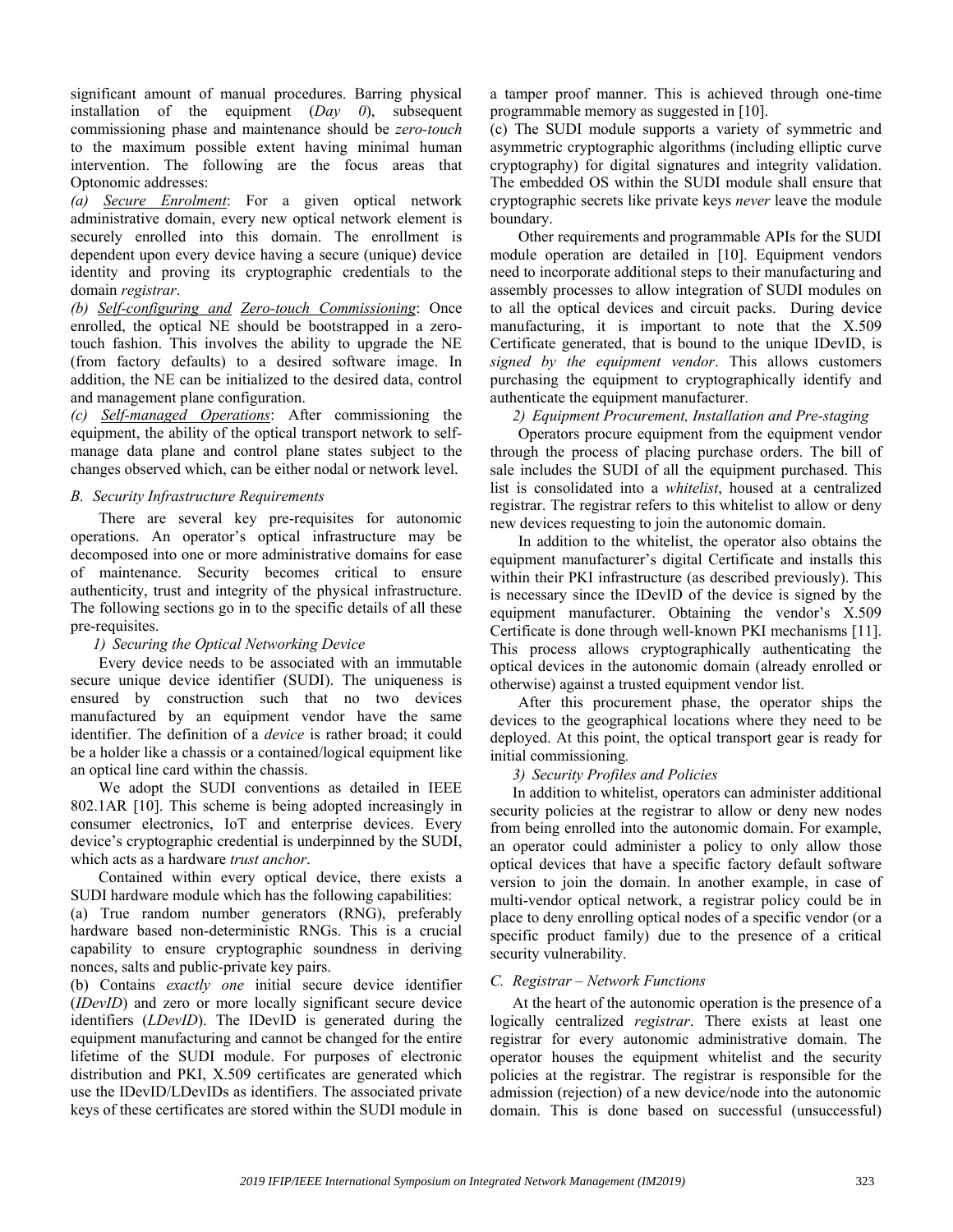

#### Fig. 3 Autonomic Domain, Registrar and Network Services

verification of the device's cryptographic credentials (and the whitelist). The registrar acts as a *zero-touch bootstrap server* that provides the initial configuration for the new device. Startup parameters such as control & management plane configuration and initial software image can also be part of the registrar. One can think of the registrar as a logical collection of processes (and services) running on an enterprise-grade server. This becomes a gateway for the devices in the autonomic domain for services such as DHCP, PKI and AAA.

Note that the registrar doesn't have any involvement in optical data plane traffic forwarding; The registrar is only concerned with admission control (allow/block/revoke) of devices into the autonomic domain. Failure of a solitary registrar would result in newer devices not being able to join the autonomic domain. There can be additional registrars for purposes of redundancy with registrar state replicated between the active and standby instances. Registrar discovery is discussed in subsequent sections.

Fig. 3 depicts an example autonomic domain  $(A<sub>1</sub>)$  which has a set of Layer 1 terminal devices (*A to F*) and optical amplifiers  $(O_1 \& O_2)$ . The registrar is directly connected to the Node C and acts as the gateway to other network services.

#### *D. Autonomic Control Plane (ACP)*

Every optical network element, including the registrar, implements an instance of the ACP. This is a lightweight collection of services and applications that sits above the base operating system. The ACP is bundled as part of every factory default software image that is shipped by the equipment vendor. The role of ACP is to provide every autonomic node the necessary tools (neighbor discovery, messaging, routing) to communicate with other nodes in the autonomic domain and self-form a control overlay topology. *Note that ACP is an independent entity from the optical GMPLS control plane whose primary responsibility is optical data plane service provisioning*.

We use the reference ACP architecture as proposed in [12]. The broad functions (and requirements) of the ACP are:

- Provide an *always available* and *always ON* connectivity between the optical devices and the registrar within the autonomic domain.
- ACP must not require *any* user configuration and should operate in case of the underlying data plane misconfiguration. *ACP reachability between the optical NEs is independent of the data plane topology*.



Fig. 4. Autonomic Control Plane (ACP)

- ACP has a separate address space from that of the data plane. The address space must be self-managed i.e., doesn't require manual configuration.
- ACP allows tunneling of management and application data between the optical NEs and the registrar.
- ACP also supports *proxies* (explained later) where intermediate NEs (who are already authenticated) forward messages between a new device seeking enrollment and the registrar.
- ACP provides security functions to ensure that messages are authenticated and encrypted.

Fig. 4 depicts the base ACP capabilities supported by every node in the autonomic domain. These nodes have one or more autonomic service agents (ASA) which perform a welldefined atomic task. A specific collection of such ASAs result in realization of an autonomic function.

*1) Autonomic Control Channel and Addressing*

The ACP uses the OSC for autonomic messaging given that by design, the OSC interfaces do not require any user configuration or administration. Subject to the OSC pilot laser powering up, the optical channel would automatically close the link with the adjacent optical node on the other end of the fiber. Once the OC-3/STM-1 OSC path is enabled, an IPv6 over 100Mbps Fast Ethernet stack is instantiated on top of the OSC control channel. The system *automatically* assigns a *linklocal* IP address to this IPv6 interface which is *derived* from the link-layer Ethernet MAC address (standard IPv6 functionality). Given that OSC is independent from the data plane<sup>1</sup>, running an IPv6 stack makes this an overlay on top of this control channel (virtual out-of-band channel). *This fulfils the requirement for the ACP exchanges to occur over an always-available, self-managed communication channel with self-managed addressing*.

To ensure security, inter-NE autonomous communication shall happen over an encrypted and authenticated channel. Options here include IPsec or dTLS [12]. These encryption mechanisms run on top of link-local IPv6 channel. Appropriate key exchange mechanisms such as Internet Key Exchange (IKEv2) with X.509 certificates ensure

l

<sup>&</sup>lt;sup>1</sup>Advantage of OSC is that it is independent of the data plane. The turn-up of OSC doesn't require the optical data plane to be operationally available.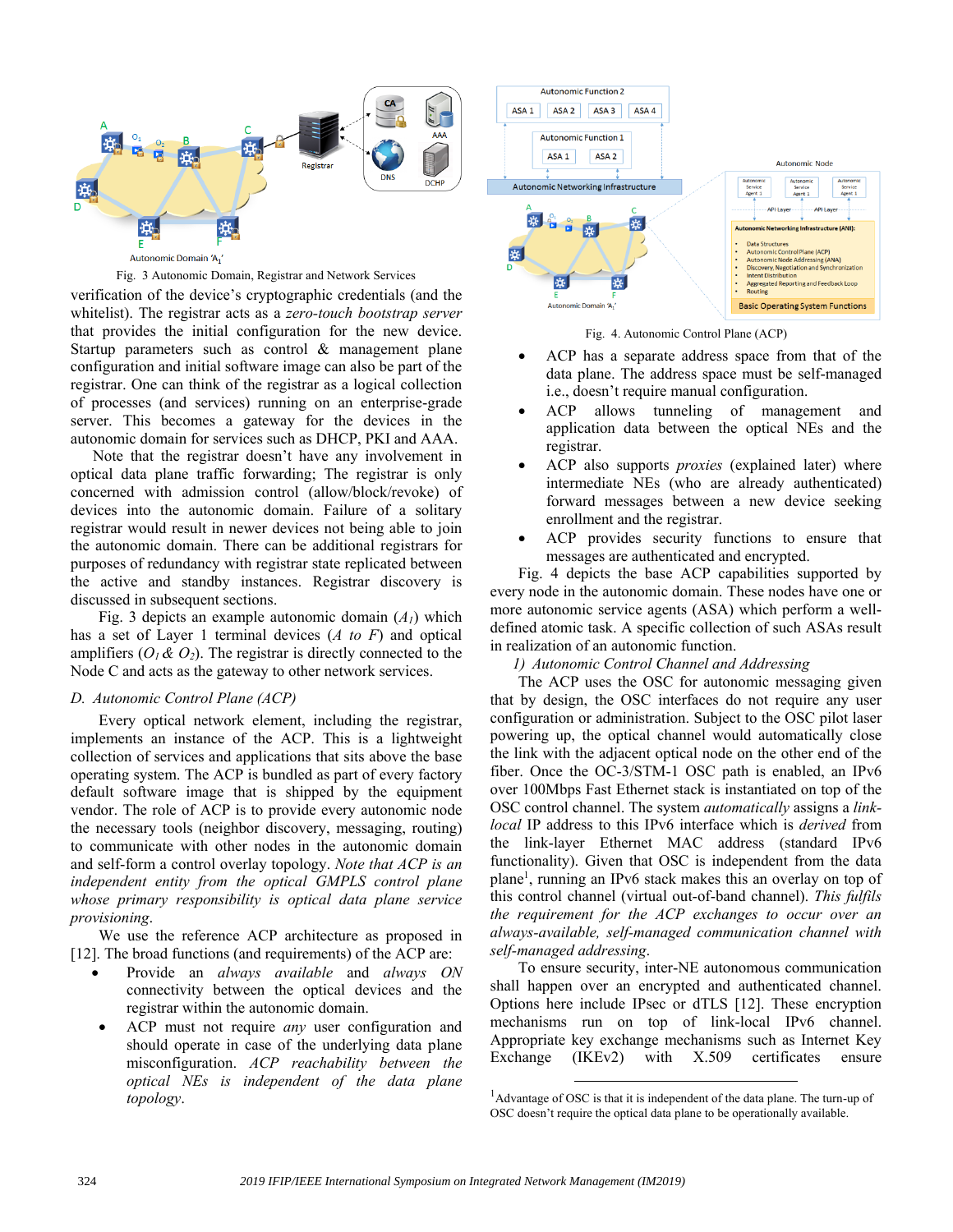

Fig. 5. DODAG Rooted at the Registrar

authentication and cipher suite negotiation. For the initial linklocal communication, the nodes utilize the factory programmed IDevID backed X.509 Certificates for authentication and deriving IPsec/dTLS symmetric keys. After a successful enrollment with the registrar, the nodes are installed with new LDevID backed X.509 Certificates which are signed by the autonomic domain's CA.

#### *2) Autonomic Domain Routing and Registrar Discovery*

Given the nature of link-local communication, any control message sent by an autonomic node is only destined for its adjacent neighbor and cannot be forwarded. Nodes require discovering link-local adjacencies and to eventually establish a path to the registrar. This requires a protocol for discovery and routing of messages between the autonomic nodes.

To meet the ACP requirements, [12] proposes the use of RPL [13] which is a lightweight routing protocol designed for a small memory and CPU footprint. RPL is primarily used in low-power and lossy networks such as wireless sensors and IoT to name a few [14]. RPL is optimized for one-to-many and many-to-one communication which in case of ACP, translates to registrar-to-all-nodes and nodes-to-the-registrar respectively. RPL also allows discovery of nodes and choice of primitives used to decide route selection and the adjacency peering policy.

At the heart of RPL is the establishment of *destinationoriented directed acyclic graphs (DODAG)*. A DODAG is a directed acyclic graph rooted at a single destination. Every node in the DODAG has a *rank* which indicates its relative position in the topology with respect to the root. Every node in the DODAG only keeps track of their parent nodes (without any state of their children). RPL defines different control messages carried within ICMPv6 control packets, allowing discovery of adjacencies, selection of parent(s) and dissemination of advertisements. Routing metric within the DODAG can be based on one or more *objective functions*, based upon link costs, low latency or other parameters [15].

In the Optonomic ACP, after discovering link-local IPv6 adjacencies over the OSC, nodes start exchanging RPL control messages resulting in a construction of a DODAG for the autonomic domain. The registrar also runs an ACP instance and is the *root of the DODAG*. The registrar information is



Fig. 6 Autonomic Registration and Enrollment of a New Device

disseminated *downwards* in the autonomic graph, allowing downstream nodes to select their parents. RPL also allows nodes to be aware of backup paths to their parent (unused links). The periodicity of RPL messages indicate the aliveness of a link. Reachability of a node to the registrar is built as an overlay tunnel on top of the IPv6 links. Among many suggestions provided in [15], an objective function based on *link quality level* is most appropriate. Specifically, metrics viz. Q-values, bit error rates (BER) and signal-to-noise ratio (OSNR) of the optical channels are most suitable.

Fig. 5 portrays the physical connectivity graph of an optical transport network and an example instance of DODAG overlay resulting from RPL. The DODAG is rooted at the registrar. Node C is link-locally IPv6 connected to the registrar and discovers the registrar. It then multicasts this information to its link-local neighbors (F & B). This process continues further downstream in the network. Nodes, on receipt of multiple RPL advertisements from neighbors, select parents based upon the link quality objective function. Eventually, a DODAG instance is created which is used for all ACP communication between the nodes and the registrar.

*3) Proxies and Secure Enrollment*

After RPL discovery, autonomic NEs that are directly (link-local) IPv6 connected to the registrar, enroll themselves with the registrar. When a new device is provisioned and powered on, it goes through a similar discovery of its linklocal neighbors. For the enrollment to proceed, at least one of these adjacencies must already be a part of the secure autonomic domain. Such intermediate nodes act as *proxies* performing verification of the security credentials of the new device and relaying messages to the registrar. This process of enrolling new nodes gives the effect of *growing the autonomic*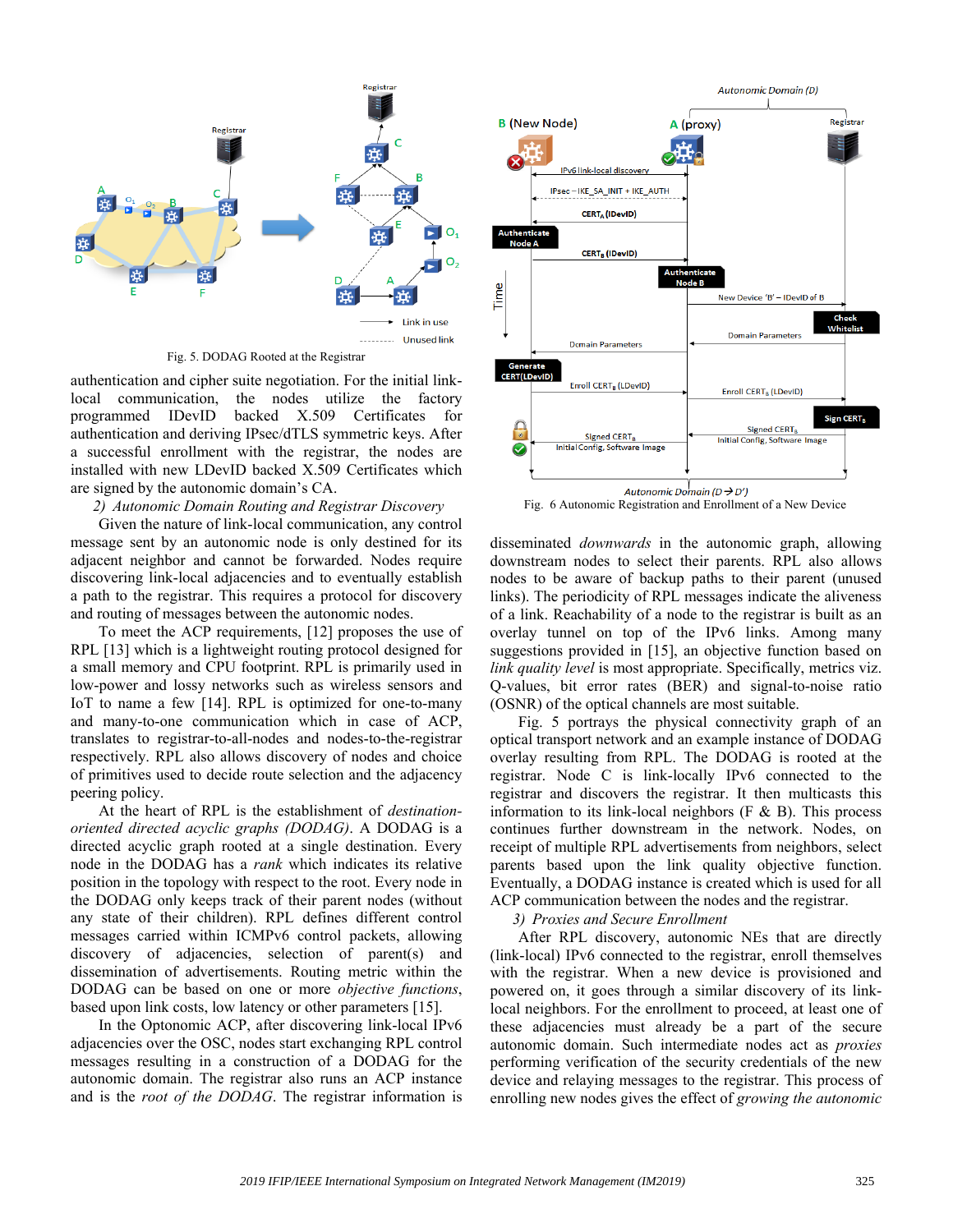*domain boundary*. Given that the inter-node link encryption is link-local in scope, proxies *stitch* independent encrypted tunnels between {device  $\Leftrightarrow$  proxy} and {proxy  $\Leftrightarrow$  registrar}. More than one proxy node can be present between a new unenrolled device and the registrar. The security aspects of verifying authenticity are based on the nodes' SUDI credentials. The proxy and the new node attempting to join the autonomic domain mutually authenticate each other based on the IDevID certificates, which are signed by the device manufacturer<sup>2</sup>. Once authenticated, an encrypted session is established after which, the proxy forwards the credentials to the registrar. Subject to the registrar's whitelist check, the new node is securely enrolled into the autonomic domain.

We provide an example workflow depicted in Fig. 6. The workflow demonstrates the enrollment of a new device *B* into the autonomic domain *D*. The enrollment is facilitated by an ACP proxy *A*. Observe that the same process of enrollment applies to *A* and in this example, has already occurred. In this example, we use IPsec as the encryption tunnel mechanism. After Node *B* is powered-up, the OSC interface on the physical link towards *A* is automatically brought up. Node *B* instantiates an IPv6 stack on this interface, assigns a link-local IPv6 address automatically. At this stage, the ACP instance on *B* is operationally enabled and discovers the adjacency with *A* via RPL. Node *A* and *B* go through IKEv2 authentication phase, exchanging the factory SUDI (IDevID) backed X.509 certificates to establish/verify each other's authenticity (i.e., verify that the both nodes were manufactured by the same equipment vendor). *A* and *B* now establish an encrypted IPsec tunnel by negotiating the encryption cipher suites via IKEv2. At this state, *A* forwards the enrollment request to the registrar. The registrar looks up its whitelist to ensure that *B* is legitimate. Subsequently, the registrar provides domain specific parameters to *B*. Node *B* uses these parameters, generates a new LDevID X.509 certificate and sends a certificate signing request to the registrar. The registrar responds with a signed certificate back to *B*. This allows Node *B* to be enrolled into the autonomic domain (with PKI registration) which has now grown from *D* to *D΄*.

# *4) Software Upgrades and Initial Device Configuration*

The registrar can optionally provide the newly enrolled optical node *B* with an updated software image (with digital signatures) and supply an initial configuration to bring the device to a well-known (or default) state. These include parameters such as GMPLS configurations, creation of additional user profiles etc. With the help of this initial parameter set, *B* can complete configuring the rest of the system configuration (data, control & management planes) as per the operator's policies.

Like the registrar's security policies (Section [III.B.3\),](#page-2-0) every device can additionally be administered with security profiles. For example, an optical device (after enrollment) can be configured with a policy to provide proxy service to other new devices if and only if they incoming device has been manufactured by the same equipment vendor. Other security

policies could include allowed cipher suites and cryptographic algorithms, user roles and privileges etc.

# IV. DISCUSSION

# *A. Autonomic Control Plane: Choice of Routing Protocol*

The proposed architecture recommends RPL for ACP routing. Alternatives such as OSPF, IS-IS or others are feasible and provide better capabilities as compared to RPL. However, these protocols are rather *heavy* (CPU, memory and storage footprint) for purposes of autonomic bootstrapping.

As an objective for secure enrollment, the factory default software image shipped with the optical NE should be bare minimum and contain only the base operating system services. Subject to a successful enrollment, the device can be upgraded to a software image that allows unlocking the full capabilities of the hardware. The optical GMPLS control plane is available only after such a software upgrade.

Although RPL has limited reachability (due to DODAGs as opposed to a maximally connected graph in case of OSPF), the ACP messages are compact and are not delay sensitive. The flow of ACP messages is restricted (one-to-many and many-to-one). This alleviates the necessity to use heavier routing protocols since the connectivity graph doesn't require mesh or other non-point-to-point complex topologies.

# *B. Autonomic Networks and Synergy with SDN*

The fundamental tenets of autonomic networks, is the ability of the network to self-form, self-organize and selfmanage. It is orthogonal to these objectives if the functions are embedded device applications or if the functions are centralized via an SDN controller. If an SDN-managed network needs to be transformed to support autonomic capabilities, bootstrapping the Controller (and enrolling the Controller) into the autonomic domain would be necessary. In such a network, the registrar continues to perform enrollment operations (over the ACP) while the SDN Controller programs the devices for data plane provisioning. Given that the registrar is a central entity within the domain, and has visibility to all the NEs, it is possible to collocate the SDN Controller with the registrar in which case, the Controller is enrolled *by default*. The autonomic and SDN concepts are mutually complementary, meshing with each other seamlessly.

We briefly looked at optical power control loops and link provisioning in Section II.A.1. This is a complex task involving a lot of manual and intricate procedures. A combination of autonomic bootstrapping, enrollment and subsequently, an SDN-based optical power control approach can address this issue. Centralized optical span bring-up allows for global view of the optical end-to-end light path. The SDN Controller has access to the management plane of every optical NE in the transport network and can issue node  $A_N$  to start ramping up its Tx power while it monitors the Rx power at node  $A_{N+1}$  in a tight loop. Recently, few prominent industry initiatives [8, 16, 17] are attempting to foster interoperable optical layer data planes and programmable APIs. One of the primary objectives of these efforts is to devise generic optical link turn-up procedures, data models

l

<sup>&</sup>lt;sup>2</sup>As mentioned previously, all the equipment is programmed with IDevID SUDI during manufacturing and signed by the equipment manufacturer.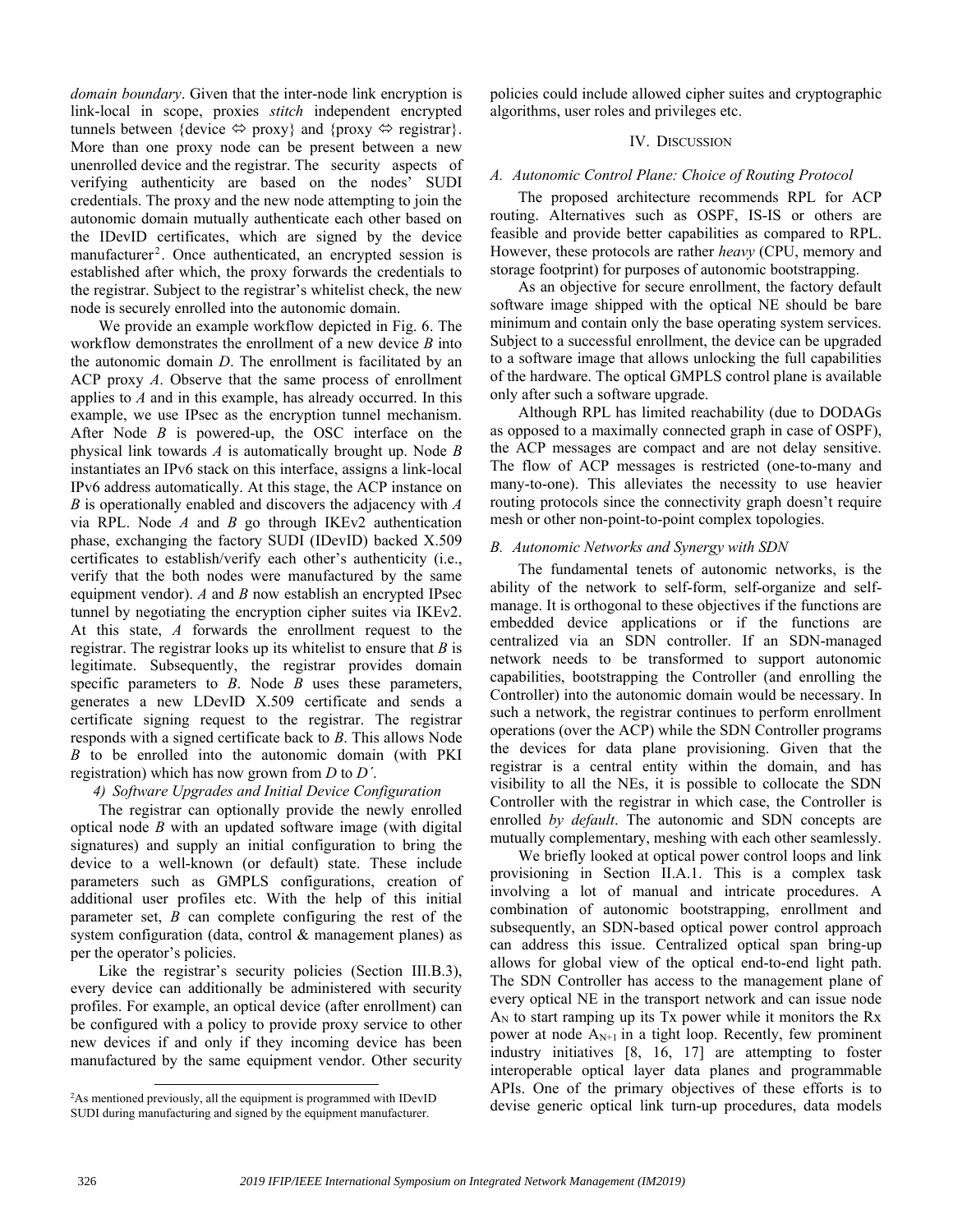and APIs that can function across different optical vendor equipment. There have been public demonstrations of SDNbased centralized management and control of optical layer [18] which perform automated Layer 0 power controls and service management. We have validated that a standard SDN Controller (OpenDaylight [19]) can be complemented with Optonomic functions to perform optical link provisioning and power controls (with the registrar implemented as a Controller AAA plugin). This allows the optical node's autonomic enrollment (control and management plane) as well as the optical layer data plane be automatically configured to enable traffic flow. The optical span characteristics and parameters required for the power orchestration can be administered as Controller policies (using Group Based Policy (GBP) in [19]).

#### V. RELATED WORK

The idea of autonomic functions has been in use in a variety of telecommunications network. Specifically, networks which involve mobility such as mobile radio access networks. The most common example is 4G LTE networks which employ Self-Organizing Network (SON) technologies. SON [20] defines self-configuring, self-optimizing and self-healing capabilities among the radio base stations and the gateways. Newly added base stations can be configured in a *zero-touch* fashion that includes node IP addressing, download of software and other configuration parameters. The selfoptimizing and self-healing functions aide the base stations in failure detection and localization, automatically switching to energy efficient modes based on time-of-day and algorithms to route around base stations failures to minimize end-user disruptions. The latter is identical to GMPLS restoration where the optical NE can *self-heal* by performing *50 millisecond* re-route of connections to alternate paths on fiber cuts or optical impairments (e.g., high bit error rates).

Web-scale content providers such as Facebook and Google have built systems to tackle automated network management to scale to millions of compute and networking devices. For example, Facebook's *Robotron* [21] and Google's *Zero Touch Network* [22] intend to reduce operator errors in management tasks by minimizing human interaction. The systems allow network engineers to specify high-level design *intent* (specified in a meta-language) which is translated into lowlevel device configurations. Both these systems actively monitor the global network state and react to network events for transitioning to a new steady state to meet the configured intents/policies. A centralized entity (like an SDN Controller) exists that oversees the operational state of the network and continuous monitors to ensures that the devices do not deviate from the desired state. From an autonomic standpoint, these systems are concerned with the self-managing facets and don't address any security or enrollment aspects.

Many networking equipment vendors support *zero touch provisioning* (ZTP) [23, 24] which allows networking devices to be bootstrapped based on templates, without any human involvement. After bootup, the device obtains IP address and other management configurations including new software image, to come up to a desirable initial state. However, ZTP is

predominantly automation driven (not *autonomic*) and due to the use of DHCP, no security guarantees are provided.

One project that utilizes parts of Optonomic is a commercial offering [25] which also has its roots in the reference ACP architecture [12], although the application is self-organizing IP access networks. This project utilizes vendor proprietary protocols (such as for neighbor discovery) and is implemented on service provider/enterprise IP routers and switches. The secure device enrollment and the bootstrapping procedures differ from Optonomic, focusing primarily on turn-up of L2/L3 services and IGP control plane. Also, the SNBI project within OpenDaylight [26] attempted to achieve secure bootstrap of devices within an SDN Controller managed network utilizing the same 802.1AR and ACP principles. However, the focus of the SNBI project was bootstrapping (without any autonomic functions) and as of the writing of this paper, is no longer in active development.

## VI. STANDARDIZATION AND FUTURE WORK

Multiple standards organizations are specifying generic frameworks & interfaces for autonomic networks. The ANIMA working group within IETF is addressing a broad spectrum of topics that include (but not restricted to), autonomic control plane, bootstrapping of PKI [27] and dissemination of intent & policies over an ACP [28]. The working group has made great strides towards standardization although, the focus is predominantly on IoT, enterprise and service provider IP networks. Optonomic uses several techniques and principles that have been proposed by ANIMA and is attempting to extend the framework for optical transport networks. Similar standardization exercise is being pursued by ETSI to define a reference model for the design of future generation autonomic self-managing networks [29].

While the value proposition of self-managed networks is obvious, there are several real-world, practical issues that need to be addressed to achieve wide-spread adoption of autonomic optical transport networks. Support for *migration of existing brownfield networks* to autonomic networks is one such crucial element. Service providers have a large installed optical equipment base along with NMS/OSS applications. Fork-lifting these devices or truck-rolling to upgrade existing hardware is impractical. Further investigation is required to explore alternate approaches without compromising security.

*Optical transport multi-vendor interoperability* is another critical issue. Operators procure networking equipment from multiple vendors for business reasons. It is difficult to enforce uniform design processes across equipment vendors. In addition, conformance testing is required to ensure autonomic implementations across vendors are interoperable. Given the recent emerging trends on optical disaggregation and open line systems [16, 17, 18, 30, 31], multi-vendor interop is a very important and practical consideration. While one way is to enforce further standardization, these processes are prolonged and require several years. Community driven open source initiatives would help drive adoption outside of standards.

Advanced autonomic applications such as *self-optimizing multi-layer optical transport* can be built on top of the